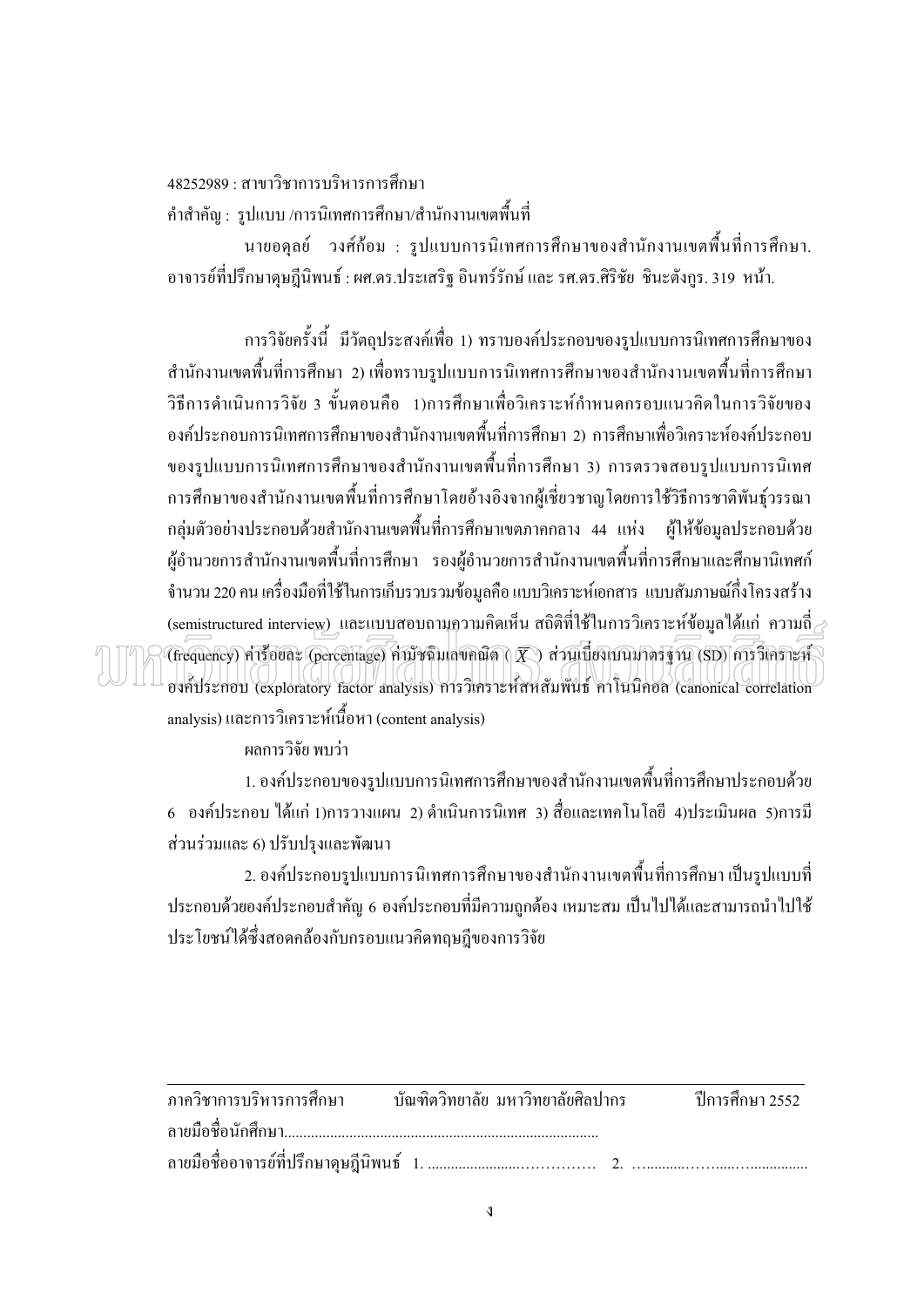48252984 : MAJOR : EDUCATIONAL ADMINISTRATION KEY WORDS : EDUCATION SUPERVISION/ MODEL / EDUCATIONAL SERVICE AREA OF OFFICE

ADUL WONGKORM : EDUCATIONAL SUPERVISION MODEL IN EDUCATION SERVICE AREA OFFICE. DISSERTATION ADVISORS : ASST. PROF. PRASERT INTARAK, Ed.D., AND ASSOC.PROF. SIRICHAI CHINATANGKUL, Ph.D., 319 pp.

The purposes of this research were to determine 1) the component of the educational supervision in education service area office and 2) the model of the educational supervision in education service area office . There were 3 steps of this research operation ; 1) analytical study to set the conceptual framework in factors of educational supervision in education service area office 2) factors analysis of educational supervision in education service area office and 3) confirmation of educational supervision in education service area office. The samples were 44 education service area offices. The respondents were the education service area office directors, deputy directors and educational supervisor with the total of 220 respondents. The data collected by using document analysis, the semi-structured interview, and the questionnaire. The data was analyzed by using frequency, percentage, mean, standard deviation, factor analysis, canonical correlation and content analysis.

The research findings revealed that:

 1. The multi factors of educational supervision model in education service area office consisted 6 components: 1) planning 2) supervision 3) information technology 4) evaluation 5) participating and 6) improvement and development

 2. The educational supervision model in education service area office consisted 6 components. The application of the model were correct, appropriate, accurate possible useful and accordance with the research conceptual framework.

Department of Educational Administration Graduate School, Silpakorn University Academic Year 2009 Student's signature ........................................ Dissertation Advisors' signature 1. ........................................ 2. ……………….......................

)